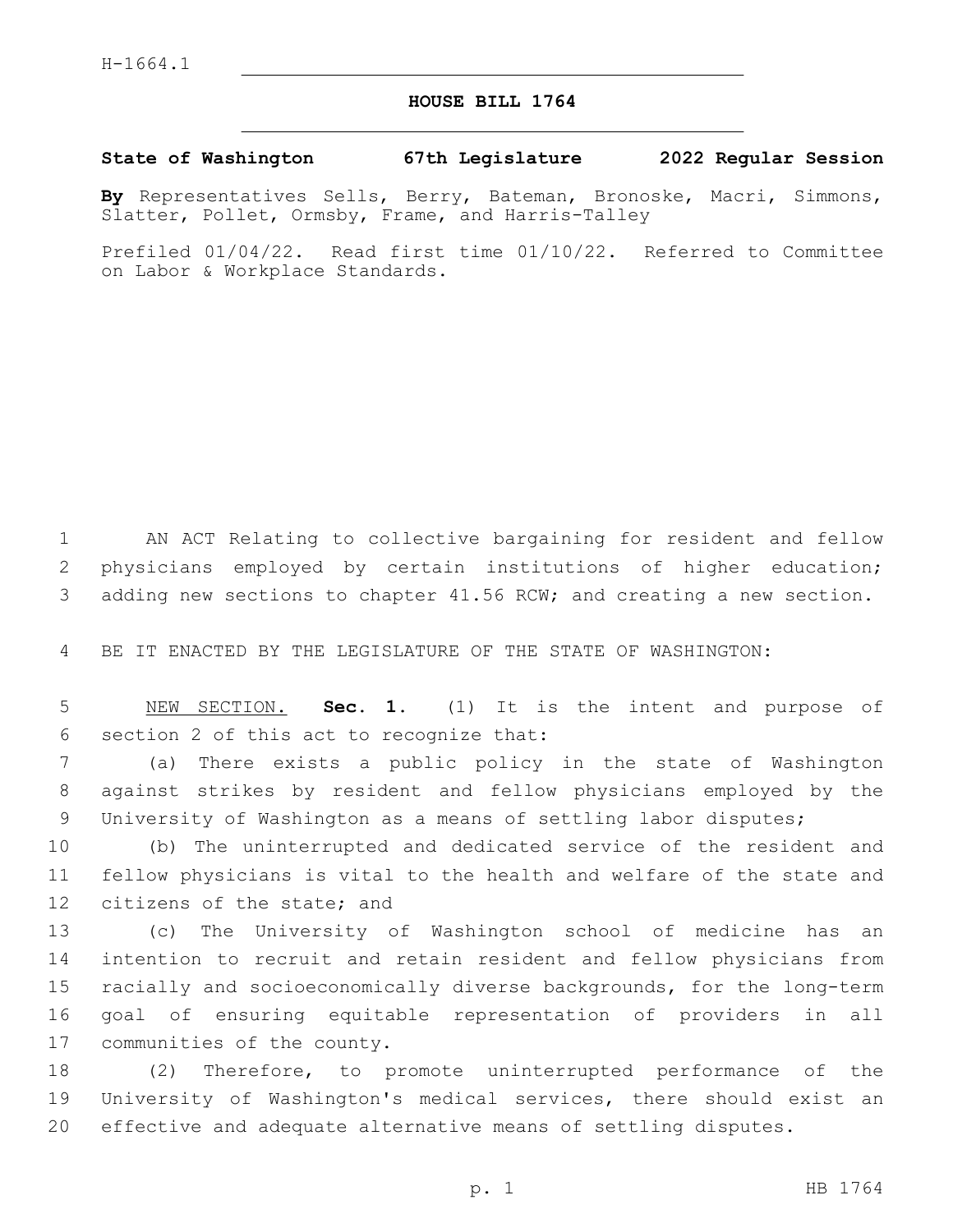NEW SECTION. **Sec. 2.** A new section is added to chapter 41.56 2 RCW to read as follows:

 (1) This section applies only to the resident and fellow physicians employed by the University of Washington who have the right to collective bargaining pursuant to RCW 41.56.021.

 (2) The provisions of RCW 41.56.440 through 41.56.452 and 41.56.470, 41.56.480, and 41.56.490 apply to resident and fellow physicians of the University of Washington school of medicine, 9 subject to the provisions of this section.

 (3) Within 10 working days after the first Monday in September of every odd-numbered year, the University of Washington's bargaining representative and the bargaining representative for the appropriate bargaining unit shall attempt to agree on an interest arbitration panel consisting of three members to be used if the parties are not successful in negotiating a comprehensive collective bargaining agreement. Each party shall name one person to serve as its arbitrator on the arbitration panel. The two members so appointed shall meet within seven days following the appointment of the later appointed member to attempt to choose a third member to act as the neutral chair of the arbitration panel. Upon the failure of the 21 arbitrators to select a neutral chair within seven days, the two appointed members shall use one of the two following options in the appointment of the third member, who shall act as chair of the panel: (a) By mutual consent, the two appointed members may jointly request the commission to, and the commission shall, appoint a third member within two days of such a request. Costs of each party's appointee shall be borne by each party respectively; other costs of the arbitration proceedings shall be borne by the commission; or (b) either party may apply to the commission, the federal mediation and conciliation service, or the American arbitration association to provide a list of five qualified arbitrators from which the neutral chair shall be chosen. Each party shall pay the fees and expenses of its arbitrator, and the fees and expenses of the neutral chair shall be shared equally between the parties. Immediately upon selecting an interest arbitration panel, the parties shall cooperate to reserve dates with the arbitration panel for potential arbitration between August 1st and September 15th of the following even-numbered year. The parties shall also prepare a schedule of at least five negotiation dates for the following year, absent an agreement to the contrary. The parties shall execute a written agreement before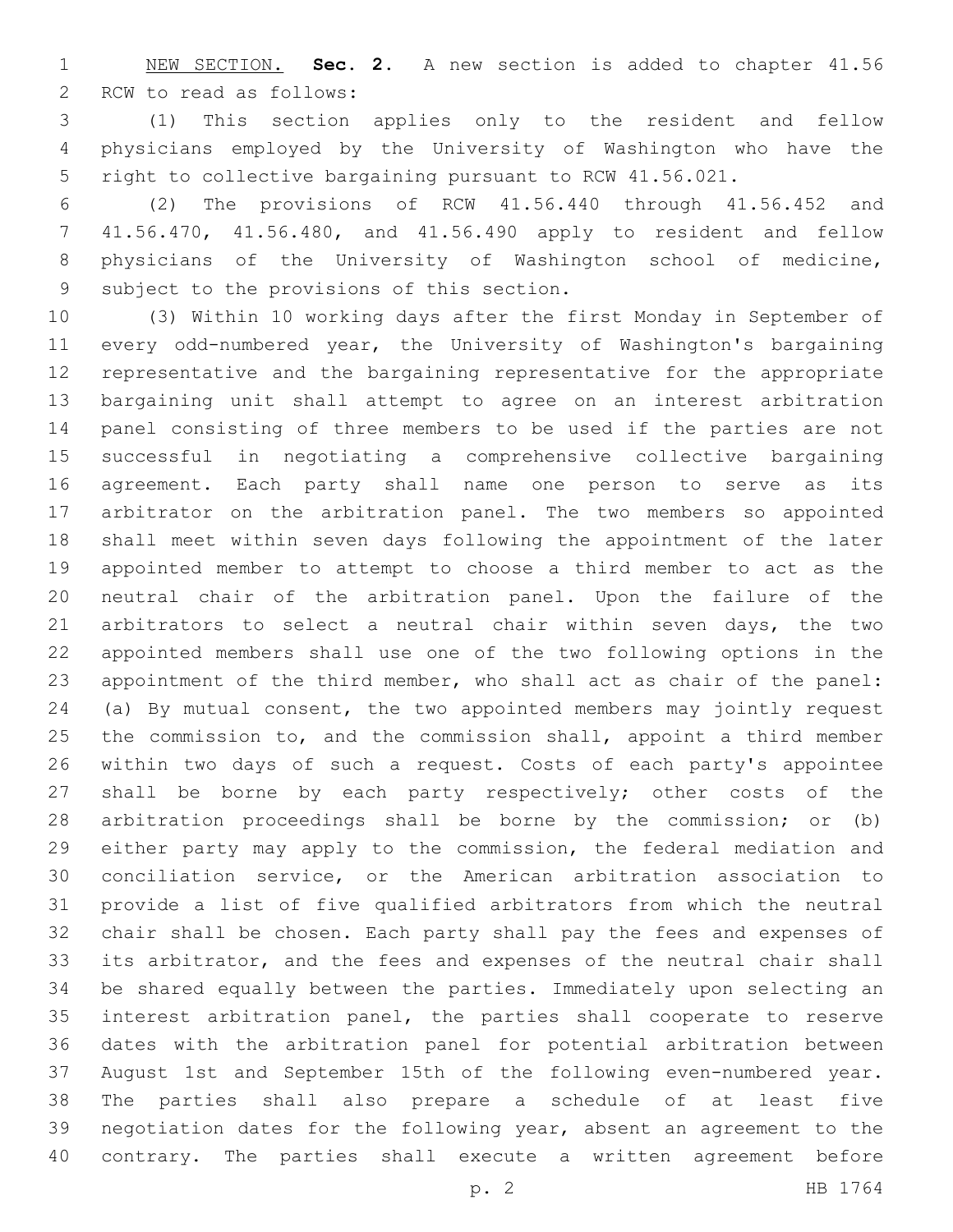November 1st of each odd-numbered year setting forth the names of the members of the arbitration panel and the dates reserved for bargaining and arbitration. This subsection imposes minimum obligations only and is not intended to define or limit a party's full, good faith bargaining obligation under other sections of this 6 chapter.

 (4) The arbitration panel may consider only matters that are subject to bargaining under this chapter. The arbitration panel may 9 not consider those subjects listed under RCW 41.56.021(4).

 (5)(a) The decision of the arbitration panel is not binding on the legislature and funds necessary to implement provisions pertaining to wages, wage-related matters, salaries, stipends, and fringe benefits of an arbitrated collective bargaining agreement must come from the University of Washington's existing resources. The University of Washington may not increase general fund state appropriations to fund increases in compensation or fringe benefits based on an arbitration award. If compensation and fringe benefit increases are funded with lidded grants or dedicated fund sources with insufficient revenue, additional funding from other sources, including from general fund state, is not provided.

 (b) In the event the University of Washington receives state appropriations to support the operation of the University of Washington school of medicine and associated facilities, a request for funds necessary to support the compensation and fringe benefit provisions of a collective bargaining agreement or arbitration award under this section must be submitted to the legislature consistent 27 with procedures in RCW 41.80.010.

 (6) In making its determination, the arbitration panel shall be mindful of the legislative purpose enumerated in section 1 of this act. As additional standards or guidelines to aid the arbitration panel in reaching a decision, the arbitration panel shall take into 32 consideration the following factors:

(a) The constitutional and statutory authority of the employer;

34 (b) Stipulations of the parties;

 (c) The financial ability of the University of Washington to pay for the compensation and benefit provisions of a collective 37 bargaining agreement;

 (d) Comparison of the wages, hours, and conditions of employment of personnel involved in the proceedings with the wages, hours, and